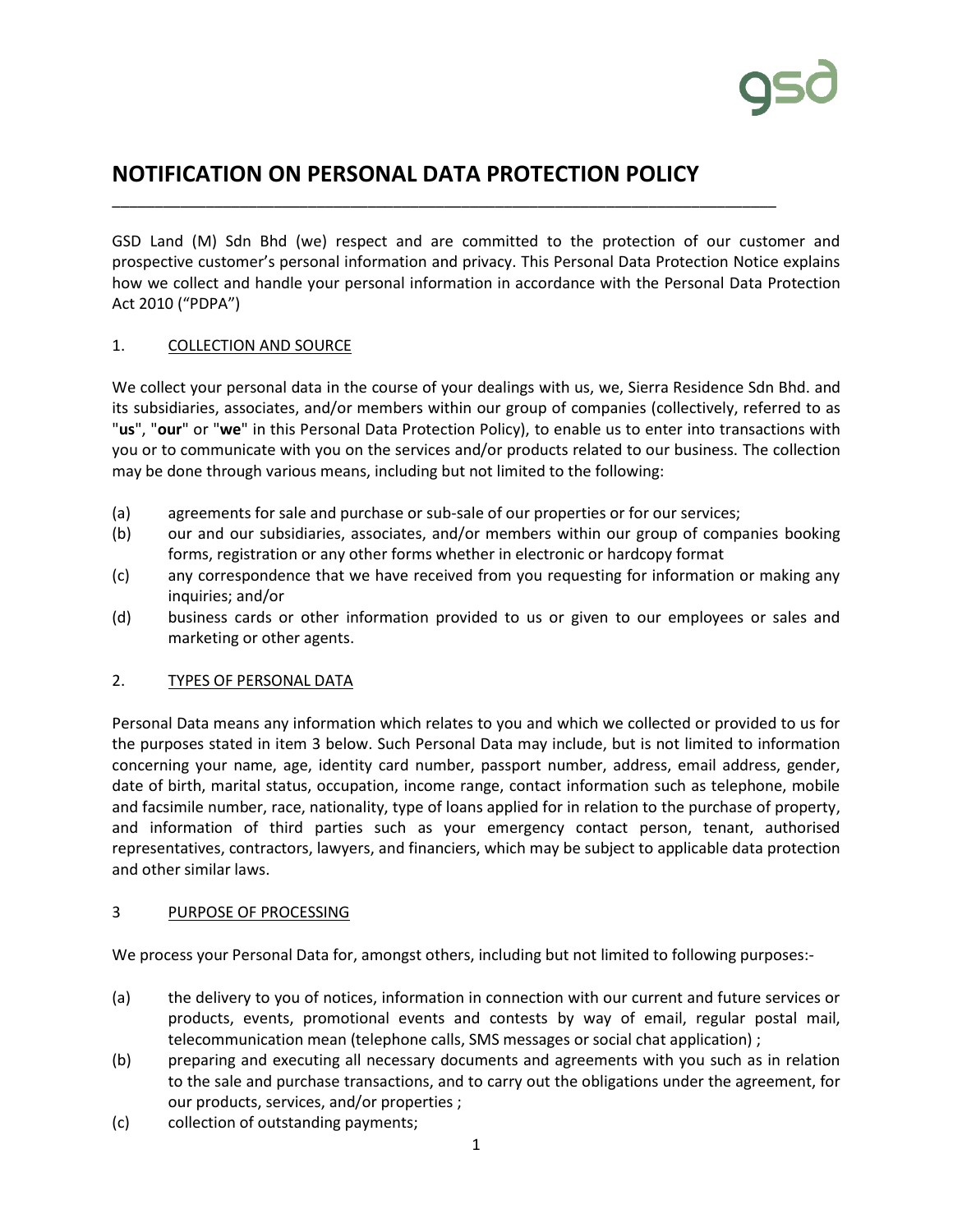

- (d) to maintain the customer record, administer and carry out our customer and prospective customer relationship management procedures;
- (e) conducting marketing, client profiling and business development activities as well as market research and statistical analysis and customer surveys regarding our projects, products and/or services;
- (f) complying with any legal or regulatory requirements and to make the necessary disclosures under the requirements of any applicable law, regulation, direction, court order, by-law, guideline, circular and/or code which are applicable to us and for the prevention of crime;
- (g) vacant possession, keys handover, property/estate management, customer care and/or defect rectification works; and/or
- (h) post vacant possession services, such as club house services and security services.

# 4. DISCLOSURE

The Personal Data provided to us will be kept confidential. Nevertheless, we noted your consent granted to us for the following disclosures of the Personal Data by us to these classes of third parties which may be located within or outside Malaysia:

- (a) any parties to whom we are under a legal requirement to disclose the Personal Data to by applicable law or in response to an authoritative body,
- (b) our business partners and affiliates that provide related services or product in connection with our business;
- (c) public amenities and utilities providers;
- (d) contractors and service providers, including but not limited to auditors, consultants, accountants, lawyers, financial and professional advisers, lenders, insurance companies and property management companies;
- (e) our subsidiaries, associates, affiliates and/or members within our group of companies;
- (f) our joint venture and business partners;
- (g) the relevant landowner, Joint Management Body and/or management corporation; and/or
- (h) relevant parties as below;
	- i. Banks and financial institutions;
	- ii. Insurance companies;
	- iii. Legal firms;
	- iv. Land office;
	- v. Local authorities;
	- vi. Lembaga Hasil Dalam Negeri;
	- vii. High court, lower court or tribunals;
	- viii. Bahagian Pinjaman Perumahan Perbendaraan; and
	- ix. Tenaga Nasional Berhad.

# 5. CONSENT FROM THIRD PARTY

In the event you have provided personal data of third parties (e.g. your emergency contact person, tenant, authorized representatives, contractors, lawyers, financiers) to us, we rely on you to have sufficiently obtained the prior consent of such third parties to allow us to process their personal data in relation to the Purpose.